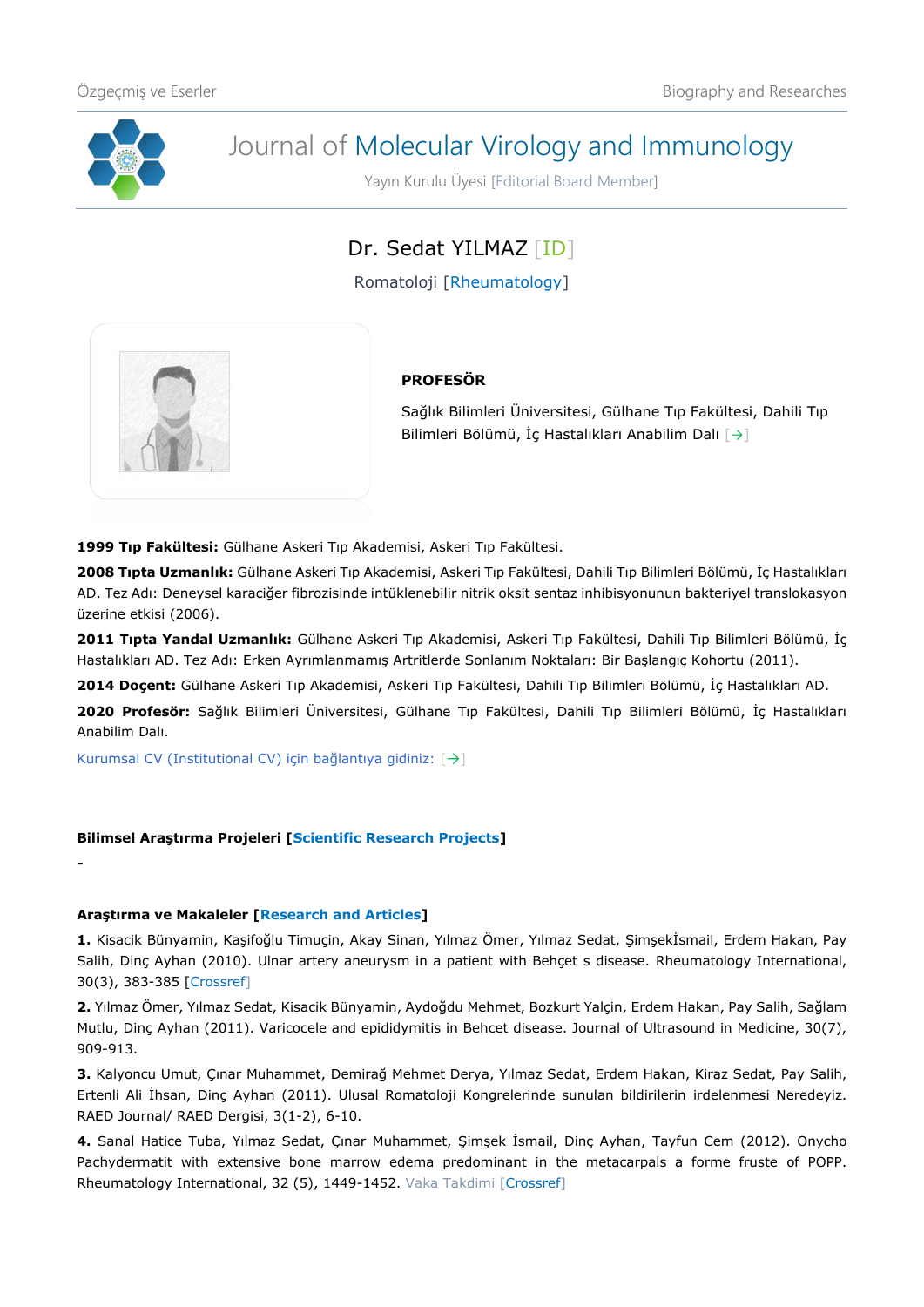**5.** Sanal Hatice Tuba, Yılmaz Sedat, Şimşek İsmail (2012). Limbus vertebra. Arthritis & Rheumatism (Uluslararası), 64 (12), 4011-4011. Vaka Takdimi [\[Crossref\]](https://doi.org/10.1002/art.34630)

**6.** Yılmaz Sedat, Tezel Kutay, Öcal Ramazan, Ilica Ahmet Turan, Çınar Muhammet, Erdem Hakan, Pay Salih, Dinç Ayhan (2012). Anterior spinal cord syndrome in a patient with Behçet s disease. Bulletin of The Hospital for Joint Diseases, 70 (2), 120-123. Vaka Takdimi.

**7.** Yılmaz Sedat, Çınar Muhammet, Karslioğlu Yildirim, Şimşek İsmail, Erdem Hakan, Pay Salih, Dinç Ayhan (2012). Lipid Storage Myopathy in Behçet s Disease A Rare Cause of Elevated Serum Creatine Kinases Levels. Case Reports in Rheumatology, 2012, 1-2. Vaka Takdimi [\[Crossref\]](https://doi.org/10.1155/2012/283259)

**8.** Çınar Muhammet, Sanal Hatice Tuba, Yılmaz Sedat, Şimşek İsmail, Erdem Hakan, Pay Salih, Dinç Ayhan (2012). Radiological Followup of the Evolution of Inflammatory Process in Sacroiliac Joint with Magnetic Resonance Imaging A Case with Pyogenic Sacroiliitis. Case Reports in Rheumatology, 2012, 1-4. Vaka Takdimi [\[Crossref\]](https://doi.org/10.1155/2012/509136)

**9.** Çınar Fatma İlknur, Ünver Vesile, Yılmaz Sedat, Çınar Muhammet, Yılmaz Fatma, Şimşek İsmail, Erdem Hakan, Pay Salih, Dinç Ayhan (2012). Living with scleroderma patients perspectives a phenomenological study. Rheumatology International, 32(11), 3573-3579. [\[Crossref\]](https://doi.org/10.1007/s00296-011-2230-2)

**10.** Kisacik Bünyamin, Ören Cem, Kaşifoğlu Timuçin, Yılmaz Sedat, Yılmaz Ömer, Şimşek İsmail, Erdem Hakan, Pay Salih, Sağlam Mutlu, Dinç Ayhan (2012). Investigation of the veins in patients with Behçet s disease with no known vascular event by Doppler ultrasonography. Rheumatology International, 32(2), 303-306. [\[Crossref\]](https://doi.org/10.1007/s00296-010-1603-2)

**11.** Yılmaz Sedat, Şimşek İsmail, Çınar Muhammet, Erdem Hakan, Köse Osman, Yazici Yusuf, Pay Salih (2013). Patient driven assessment of disease activity in Behçet s syndrome cross cultural adaptation reliability and validity of the Turkish version of the Behçet s Syndrome Activity Score. Clinical and Experimental Rheumatology, 31(3), 77- 83.

**12.** Yılmaz Sedat, Karadağ Ömer, Yazisiz Veli, Altun Battal, Gezer Mustafa, Karaman Murat, Çınar Muhammet, Erdem Hakan, Pay Salih, Dinç Ayhan (2013). Systemic involvements and preferred treatments in a large cohort of Behçet s disease. Rheumatology International, 33(12), 3025-3030. [\[Crossref\]](https://doi.org/10.1007/s00296-013-2830-0)

13. Çınar Muhammet, Akar Hatice, Yılmaz Sedat, et al (2013). A polymorphism in ERAP1 is associated with susceptibility to ankylosing spondylitis in a Turkish population. Rheumatology International, 33(11), 2851-2858. [\[Crossref\]](https://doi.org/10.1007/s00296-013-2824-y)

**14.** Editöre Mektup, Şimşek İsmail, Yılmaz Sedat, Çınar Muhammet, Erdem Hakan, Pay Salih (2013). Response to Zizzo et al. Clinical Genetics, 83 (6), 582-583. [\[Crossref\]](https://doi.org/10.1111/cge.12135)

**15.** Yılmaz Sedat, Karakaş Ahmet, Çınar Muhammet, Coşkun Ömer, Şimşek İsmail, Erdem Hakan, Eyigün Can Polat, Pay Salih (2013). Adult onset Still s disease as a paraneoplastic syndrome a case report and review of the literature. Bulletin of the Hospital for Joint Disease (2013), 71 (2), 156-160. Vaka Takdimi.

**16.** Yılmaz Sedat, Şimşek İsmail (2013). Early intervention in the treatment of rheumatoid arthritis focus on tocilizumab. Therapeutics and Clinical Risk Management, 9, 403-408. Derleme Makale [\[Crossref\]](https://doi.org/10.2147/TCRM.S35784)

**17.** Sanal Hatice Tuba, Yılmaz Sedat, Şimşek İsmail, Çınar Muhammet, Erdem Hakan, Pay Salih, Dinç Ayhan, Tayfun Cem (2013). Apparent diffusion coefficients of sacroiliitis in patients with established ankylosing spondylitis. Clinical Imaging, 37(4), 734-739. [\[Crossref\]](https://doi.org/10.1016/j.clinimag.2013.02.014)

**18.** Karadağ Ömer, Tufan Abdurrahman, Yazisiz Veli, Üreten Kemal, Yılmaz Sedat, Çınar Muhammet, Akdoğan Ali, Erdem Hakan, Öztürk Mehmet Akif, Pay Salih, Dinç Ayhan (2013). The factors considered as trigger for the attacks in patients with familial Mediterranean fever. Rheumatology International, 33(4), 893-897. [\[Crossref\]](https://doi.org/10.1007/s00296-012-2453-X)

**19.** Gök Mahmut, Erdem Hakan, Göğüş Feride Nur, Yılmaz Sedat, Karadağ Ömer, Şimşek İsmail, Ilikçi Sağkan Rahşan, Sağlam Mutlu, Muşabak Uğur Haci, Dinç Ayhan, Pay Salih (2013). Relationship of ultrasonographic findings with synovial angiogenesis modulators in different forms of knee arthritides. Rheumatology International, 33 (4), 879-885. [\[Crossref\]](https://doi.org/10.1007/s00296-012-2452-y)

**20.** Sanal Hatice Tuba, Yılmaz Sedat, Kalyoncu Umut, Çınar Muhammet, Şimşek İsmail, Erdem Hakan, Pay Salih, Dinç Ayhan, Tayfun Cem (2013). Value of DWI in visual assessment of activity of sacroiliitis in longstanding ankylosing spondylitis patients. Skeletal Radiology, 42(2), 289-293. [\[Crossref\]](https://doi.org/10.1007/s00256-012-1477-3)

**21.** Yılmaz Sedat, Çınar Muhammet, Aysel Pekel, Şimşek İsmail, Muşabak Uğur Haci, Erdem Hakan, Pay Salih (2013). The expression of transmembrane and soluble CXCL16 and the relation with interferon alpha secretion in patients with Behçet s disease. Clinical and experimental rheumatology, 31(3 Suppl 77), 84-7.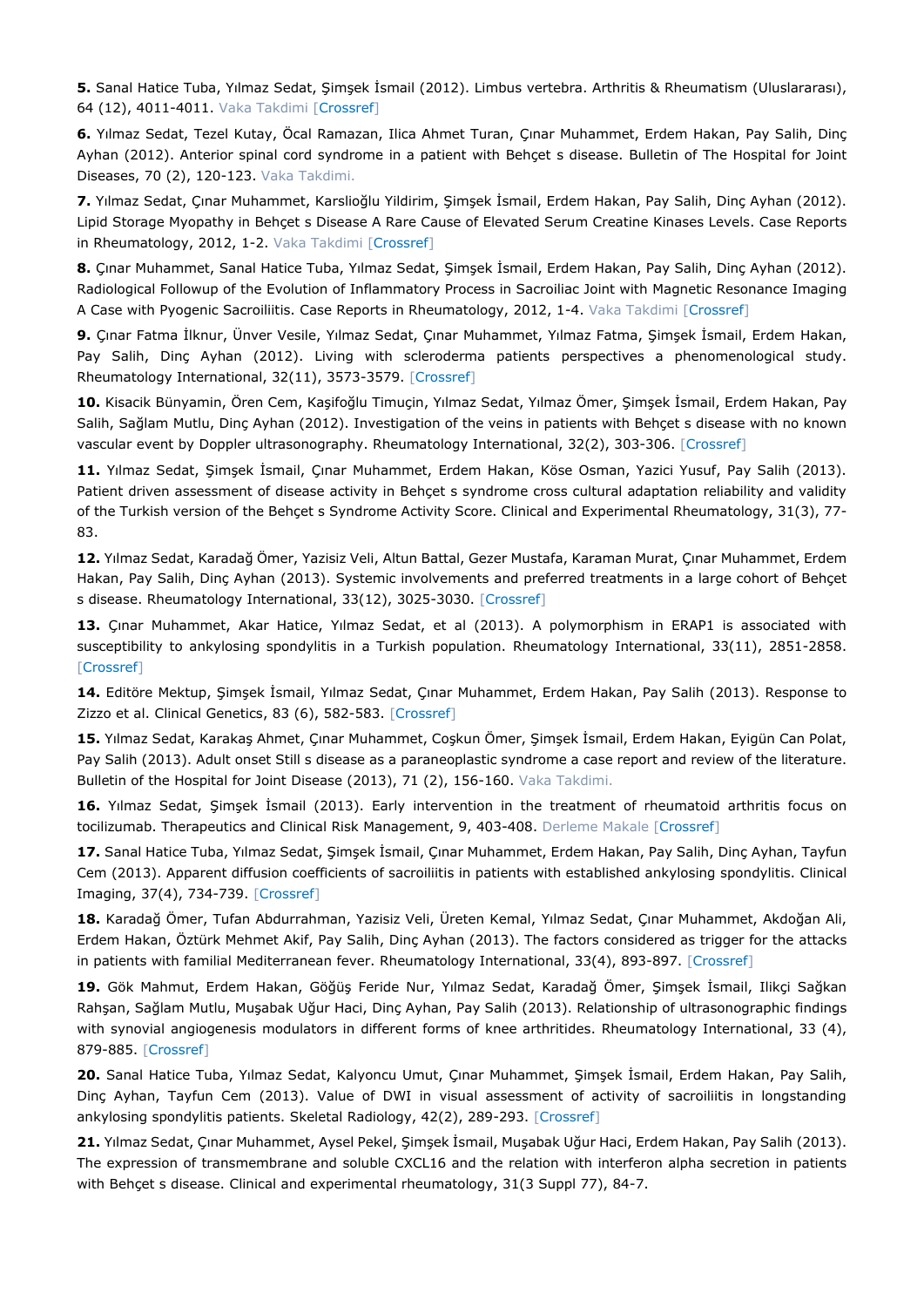**22.** Yılmaz Sedat, Erdem Hakan, Tunay Servet, Deniz Torun, Genç Halil, Tunca Yusuf, Karadağ Ömer, Şimşek İsmail, Muhterem Bahçe, Pay Salih, Dinç Ayhan (2013). The presence of MEFV gene mutations in patients with primary osteoarthritis who require surgery. The Korean Journal of Internal Medicine, 28(5), 594- 598. [\[Crossref\]](https://doi.org/10.3904/kjim.2013.28.5.594)

**23.** Yılmaz Sedat, Kalyoncu Umut, Çınar Muhammet, Karadağ Ömer, Koca Süleyman Serdar, Şimşek İsmail, Erdem Hakan, Pay Salih, Dinç Ayhan (2013). Features and publication rates of scientific abstracts presented at a rheumatology congress EULAR 2008. Bulletin of the Hospital for Joint Disease (2013), 71(2), 124-7.

**24.** Kisacik Bünyamin, Onat Ahmet Mesut, Kaşifoğlu Timuçin, Pehlivan Yavuz, Dalkiliç Hüseyin Ediz, Dönmez Salim, Bilge Şule Yavuz, Yılmaz Sedat, et al (2014). Diagnostic dilemma of paraneoplastic arthritis case series. International Journal of Rheumatic Diseases, 17(6), 640-645. [\[Crossref\]](https://doi.org/10.1111/1756-185X.12277)

**25.** Çınar Fatma İlknur, Çınar Muhammet, Yılmaz Sedat, Şimşek İsmail, Erdem Hakan, Pay Salih (2014). Thoughts and perceptions of ankylosing spondylitis patients with regard to TNF inhibitors. Rheumatology International, 34(7), 979-986. [\[Crossref\]](https://doi.org/10.1007/s00296-013-2931-9)

**26.** Çınar Fatma İlknur, Ünver Vesile, Çınar Muhammet, Yılmaz Sedat, Şimşek İsmail, Tosun Nuran, Erdem Hakan, Yılmaz Fatma, Pay Salih, Dinç Ayhan (2014). Coping strategies for activities of daily living in women whose hands affected by systemic sclerosis. Journal of Clinical Nursing, 23(11-12), 1630-1638. [\[Crossref\]](https://doi.org/10.1111/jocn.12283)

**27.** Başar Fatma Nurcan, Kisacik Bünyamin, Ercan Süleyman, Pehlivan Yavuz, Yılmaz Sedat, et al (2014). Familial Mediterranean fever gene mutations as a risk factor for early coronary artery disease. International Journal of Rheumatic Diseases [\[Crossref\]](https://doi.org/10.1111/1756-185X.12356)

**28.** Kaşifoğlu Timuçin, Yaşar Bilge Şule, Sari İsmail, Solmaz Dilek, Şenel Soner, Emmungil Hakan, Kiliç Levent, Yılmaz Öner Sibel, Yildiz Fatih, Yılmaz Sedat, et al (2014). Amyloidosis and its related factors in Turkish patients with familial Mediterranean fever a multicentre study. Rheumatology, 53(4), 741-745. [\[Crossref\]](https://doi.org/10.1093/rheumatology/ket400)

**29.** Yılmaz Sedat, Yokuşoğlu Mehmet, Çınar Muhammet, Şimşek İsmail, Baysan Oben, Öz Bilgehan Savaş, Erdem Hakan, Pay Salih, Dinç Ayhan (2014). Autonomic functions in acrocyanosis assessed by heart rate variability. Europen Journal of Rheumatology, 1(1), 18-20. [\[Crossref\]](https://doi.org/10.5152/eurjrheum.2014.005)

**30.** Yılmaz Sedat, Çınar Muhammet, Şimşek İsmail, Erdem Hakan, Pay Salih (2014). Long term efficacy and safety of Anakinra in a patient with liver transplant due to Adult onset Still s Disease. Modern Rheumatology, 24 (6), 1030- 1031. Editöre Mektup [\[Crossref\]](https://doi.org/10.3109/14397595.2013.854437)

**31.** Vaka Takdimi, Yılmaz Sedat, Sanal Hatice Tuba, Çınar Muhammet, Yildirim Karslioğlu (2014). Muscle involvement in two Behçet cases magnetic resonance imaging and histology findings. Japanese Journal of Radiology, 32 (4), 233- 237. [\[Crossref\]](https://doi.org/10.1007/s11604-014-0284-2)

**32.** Gündoğan Alper, Aydoğan Mehmet, Turhan Ufuk, Uçar Ergün, Yılmaz Sedat, Çınar Muhammet, Tozkoparn Ergün, Bilgiç Hayati (2015). A case of dermatomyositis that cause respiratuar muscle weakness and interstitial pneumonia. Gulhane Medical Journal, 190-192. Vaka Takdimi [\[Crossref\]](https://doi.org/10.5455/gulhane.31486)

**33.** Mustafa Çakar, Çınar Muhammet, Yılmaz Sedat, Sayin Selim, Özgür Gökhan, Pay Salih (2015). A case of leishmaniasis with a lupus like presentation. Seminars in Arthritis and Rheumatism 45(1), 3-4. Editöre Mektup [\[Crossref\]](https://doi.org/10.1016/j.semarthrit.2015.04.001)

**34.** Fatma Alibaz Öner, Karadeniz Elif Asli, Yılmaz Sema, Ayşe Balkarli, Gezmiş Kimyon, Yazici Ayten, Çınar Muhammet, Yılmaz Sedat, et al (2015). Behçet disease with vascular involvement effects of different therapeutic regimens on the incidence of new relapses. Medicine, 94(6), e494. [\[Crossref\]](https://doi.org/10.1097/MD.0000000000000494)

**35.** Kalyoncu Umut, Emmungil Hakan, Onat Ahmet Mesut, Yılmaz Sedat, et al (2015). Current antiviral practice and course of Hepatitis B virus infection in inflammatory arthritis a multicentric observational study (A + HBV Study). European Journal of Rheumatology, 2(4), 149-154. [\[Crossref\]](https://doi.org/10.5152/eurjrheum.2015.0111)

**36.** Çınar Muhammet, Yılmaz Sedat, Çınar Fatma İlknur, Koca Süleyman Serdar, Erdem Hakan, Pay Salih, Dinç Ayhan, Yazici Yusuf, Şimşek İsmail (2015). A patient reported outcome measures based composite index RAPID3 for the assessment of disease activity in ankylosing spondylitis. Rheumatology International, 35(9), 1575-1580. [\[Crossref\]](https://doi.org/10.1007/s00296-015-3256-7)

**37.** Bitik Berivan, Levent Kiliç, Küçükşahin Orhan, Şahin Kubilay, Tufan Abdurrahman, Karadağ Ömer, Pay Salih, Ateş Aşkin, Uçar Murat, Tutar Hakan, Karaaslan Yaşar, Yılmaz Sedat, Ertenli Ali İhsan, Konuk Onur, Turgay Tahsin Murat, Göker Berna (2015). Retro orbital granuloma associated with granulomatosis with polyangiitis a series of nine cases. Rheumatology International, 35(6), 1083-1092. [\[Crossref\]](https://doi.org/10.1007/s00296-014-3179-8)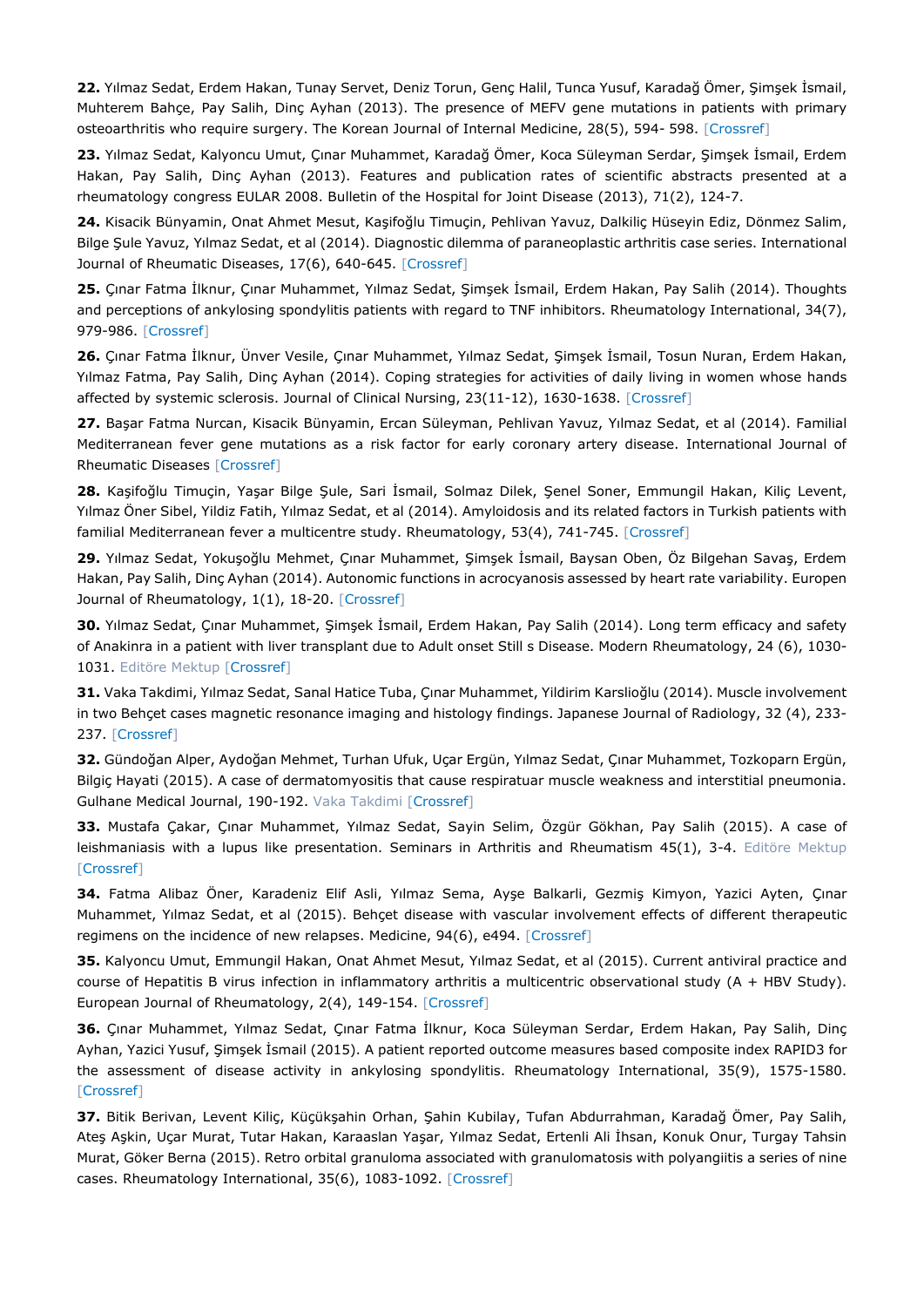**38.** Fatma İlknur Çınar, Çınar Muhammet, Yılmaz Sedat, Cengizhan Açikel, Erdem Hakan, Pay Salih, Şimşek İsmail (2015). Cross Cultural Adaptation Reliability and Validity of the Turkish Version of the Compliance Questionnaire on Rheumatology in Patients with Behcet s Disease. Journal of Transcultural Nursing. [\[Crossref\]](https://doi.org/10.1177/1043659615577699)

**39.** Editöre Mektup, Yılmaz Sedat, Çınar Muhammet, Şimşek İsmail, Erdem Hakan, Pay Salih (2015). Tocilizumab in the treatment of patients with AA amyloidosis secondary to familial Mediterranean fever. Rheumatology, 54 (3), 564- 565. [\[Crossref\]](https://doi.org/10.1093/rheumatology/keu474)

**40.** Çınar Muhammet, Çınar Fatma İlknur, Açikel Cengizhan, Yılmaz Sedat, Çakar Mustafa, Horne Robert, Şimşek İsmail (2016). Reliability and validity of the Turkish translation of the beliefs about medicines questionnaire BMQ T in patients with Behçet s disease. Clinical and Experimental Rheumatology, 34(102(6)), 46-51.

**41.** Kalyoncu Umut, Solmaz Dilek, Emmungil Hakan, .., Yılmaz Sedat, .., et al (2016). Response rate of initial conventional treatments disease course and related factors of patients with adult onset Still s disease Data from a large multicenter cohort. Journal of Autoimmunity, 69, 59-63. [\[Crossref\]](https://doi.org/10.1016/j.jaut.2016.02.010)

**42.** Kisacik Bünyamin, Pamuk Ömer Nuri, Onat Ahmet Mesut, .., Yılmaz Sedat, .., et al (2016). Characteristics Predicting Tuberculosis Risk under Tumor Necrosis Factor Inhibitors Report from a Large Multicenter Cohort with High Background Prevalence. The Journal of Rheumatology, 43(3), 524-529. [\[Crossref\]](https://doi.org/10.3899/jrheum.150177)

**43.** Çakar Mustafa, Akhan Muharrem, Doğan Tolga, Taşkin Gürhan, Öztürk Kadir, Çınar Muhammet, Arslan Erol, Yılmaz Sedat (2016). Investigation of the arterial stiffness and associated factors in patients with familial Mediterranean fever. The Anatolian Journal of Cardiology. [\[Crossref\]](https://doi.org/10.14744/AnatolJCardiol.2016.6985)

**44.** Torun Deniz, Tekgöz Emre, Kavuş Haluk, Öztuna Ali, Akar Hatice, Çınar Muhammet, Yılmaz Sedat, Güran Şefik, Tunca Yusuf (2017). MEFV gene mutation frequency and distribution of mutations in FMF patients: Analysis of a large group of patients from a single center. Gulhane Medical Journal. [\[Crossref\]](https://doi.org/10.5455/gulhane.261519)

**45.** Akar Servet, Çetin Pinar, Kalyoncu Umut, Karadağ Ömer, Sari İsmail, Çınar Muhammet, Yılmaz Sedat, et al (2017). A Nationwide Experience with The Off-label Use of Interleukin-1 Targeting Treatment in Familial Mediterranean Fever Patients. Arthritis Care Research. [\[Crossref\]](https://doi.org/10.1002/acr.23446)

**46.** Kabasakal Yasemin, Kitapçıoğlu Gul, Karabulut Gonca, .., Yılmaz Sedat, .., et al (2017). Criteria sets for primary Sjogren's syndrome are not adequate for those presenting with extraglandular organ involvements as their dominant clinical features. Rheumatology International, 37(5), 675-684. [\[Crossref\]](https://doi.org/10.1007/s00296-017-3691-8)

**47.** Tekgöz Emre, Yılmaz Sedat (2017). Romatizmal Hastalıklar ve Kalp (Rheumatic Diseases and Heart). Türkiye Klinikleri Journal of Cardiology Special Topics, 10, 167-172. Derleme Makale.

**48.** Çınar Muhammet, Yılmaz Sedat, Akay Sinan, Bozlar Uğur, Dinç Ayhan (2017). Clinical course of Behcet's disease in a patient with delayed diagnosis and radiological follow-up of the thrombi with computed tomography angiography: a five-year follow-up under immunosuppressive treatment. Revista Brasileira de Reumatologia (English Edition), 57 (3), 264-269. Vaka Takdimi [\[Crossref\]](https://doi.org/10.1016/j.rbre.2013.08.004)

**49.** Çınar Fatma İlknur, Sinan Özlem, Yılmaz Sedat, Özen Nurten, Bağcivan Gülcan, Aydoğan Işil, Yalçin Ayşe Gül, Tekgöz Emre, Çınar Muhammet (2017). AB0698‐Complementary and alternative medicine usage and associated factors in ankylosing spondylitis: preliminary results of a cross-sectional study. Annals of the Rheumatic Diseases (ARD), 76 (2). [\[Crossref\]](https://doi.org/10.1136/annrheumdis-2017-eular.4196)

**50.** Tekgöz Emre, Ünal Hilmi Umut, Yilmaz Sedat, Çinar Muhammet (2017). A case of Sjögren syndrome presenting with distal renale tubuler acidosis: immunosupressive therapy should be considered. RAED Dergisi, 8 (1-2), 25-27. Vaka Takdimi [\[Crossref\]](https://doi.org/10.2399/raed.16.83997)

**51.** Çakar Mustafa, Yılmaz Sedat, Çınar Muhammet (2017). Successful treatment of PR3-ANCA positive vasculitis with pancreatitis as the first manifestation with rituximab. International Journal of Rheumatic Diseases, 20 (12), 2209-2210. Editöre Mektup [\[Crossref\]](https://doi.org/10.1111/1756-185X.12850)

**52.** Çınar Muhammet, Çakar Mustafa, Öztürk Kadir, Çetindağli İbrahim, Yılmaz Sedat, Dinç Ayhan (2017). Investigation of joint hypermobility in individuals with hyperbilirubinemia. European Journal of Rheumatology, 4(1), 36-39. [\[Crossref\]](https://doi.org/10.5152/eurjrheum.2016.16051)

**53.** Göker Yasin Şakir, Yılmaz Sedat, Kiziltoprak Hasan, Tekin Kemal, Demir Gökhan (2018). Quantitative Analysis of Optical Coherence Tomography Angiography Features in Patients with Nonocular Behcet's Disease. Current Eye Research1-7. [\[Crossref\]](https://doi.org/10.1080/02713683.2018.1530361)

**54.** Kalyoncu Umut, Taşcılar Koray, Ertenli Ali İhsan, .., Yılmaz Sedat, .., et al (2018). Methodology of a new inflammatory arthritis registry: TReasure. Turkish Journal Of Medical Sciences, 48(4), 856-861. [\[Crossref\]](https://doi.org/10.3906/sag-1807-200)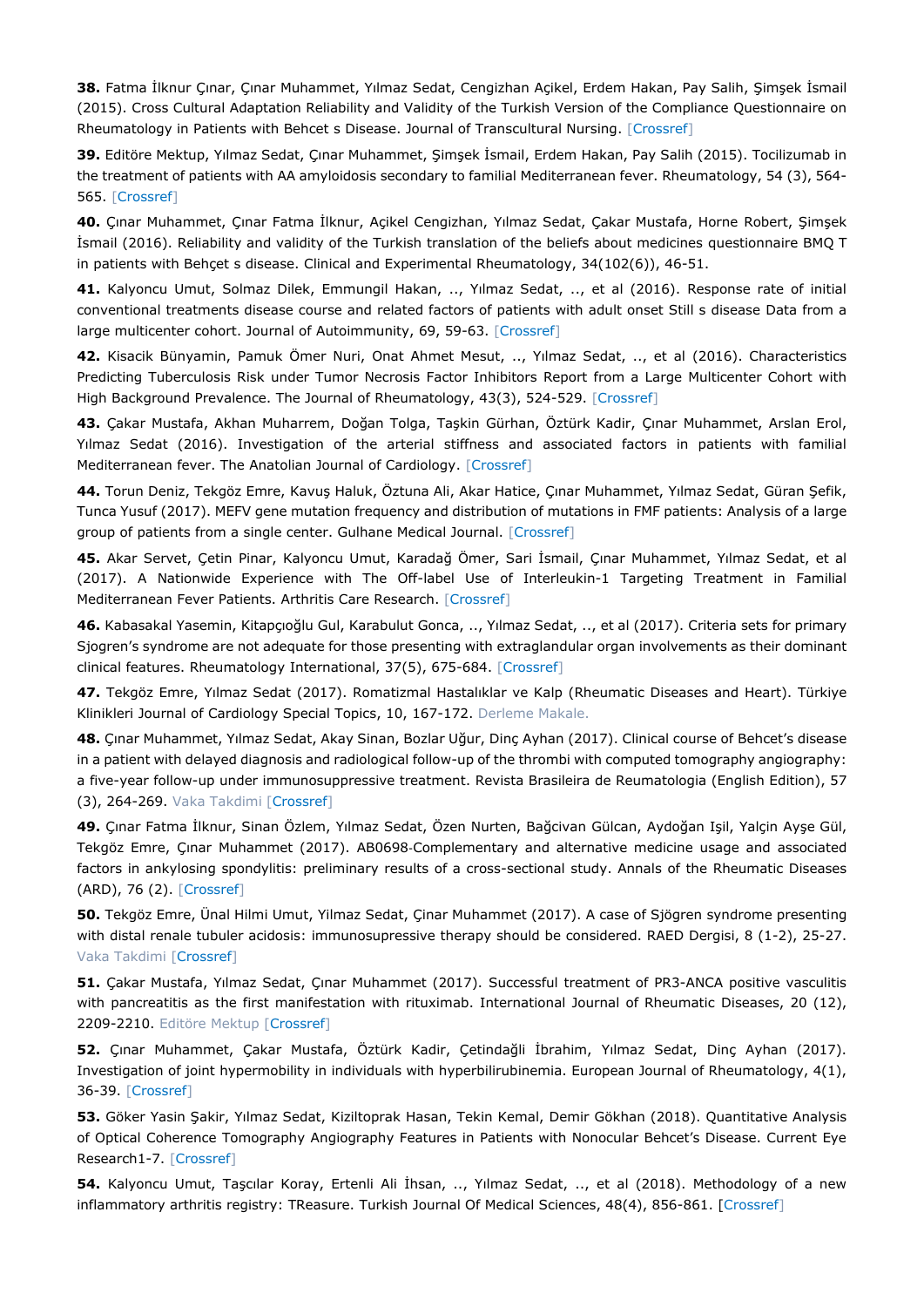**55.** Akar Servet, Çetin Pinar, Kalyoncu Umut, Karadağ Ömer, Sari İsmail, Çınar Muhammet, Yılmaz Sedat, et al (2018). Nationwide Experience with Off-Label Use of Interleukin-1 Targeting Treatment in Familial Mediterranean Fever Patients. Arthritis Care Research, 70(7), 1090-1094. [\[Crossref\]](https://doi.org/10.1002/acr.23446)

**56.** Yaşar Bilge Nazife Şule, Sari İsmail, .., Yılmaz Sedat, .., et al (2018). Comparison of early versus late onset familial Mediterranean fever. International Journal of Rheumatic Diseases, 21(4), 880-884. [\[Crossref\]](https://doi.org/10.1111/1756-185X.13259)

**57.** Yazici Ayten, Omma Ahmet, Yılmaz Sedat, Yavuz Şule, Ayar K, Kasapoğlu E, Kisacik Bünyamin, Cefle Ayşe, Erkan D (2018). The clinical and laboratory features of antiphospholipid antibody positive patients with or without systemic lupus erythematosus. Annals of Rheumatic Diseases. [\[Crossref\]](https://doi.org/10.1136/annrheumdis2018-eular.6354)

**58.** Öksüz Emine, Çınar Fatma İlknur, Çınar Muhammet, Tekgöz Emre, Yılmaz Sedat (2018). Assessment of relationship between loneliness, perceived social support, depression and medication adherence in ankylosing spondylitis patients. Annals of The Rheumatıc Diseases, 77, 1548-1549. [\[Crossref\]](https://doi.org/10.1136/annrheumdis2018-eular.5873)

**59.** Tekgöz Emre, Akincioğlu Egemen, Çınar Muhammet, Yılmaz Sedat (2018). A case of exogenous ochronosis associated with hydroxychloroquine. European Journal of Rheumatology, 5 (3), 206-208. Vaka Takdimi [\[Crossref\]](https://doi.org/10.5152/eurjrheum.2018.17190)

**60.** Çınar Muhammet, Tekgöz Emre, Egemen Akincioğlu, Safali Mükerrem, Yılmaz Sedat (2018). Immune globulin g4 associated disease: immunosuppressive treatment should be considered. Gulhane Medical Journal, 60 (1), 30- 32. Vaka Takdimi [\[Crossref\]](https://doi.org/10.26657/Gulhane.00013)

**61.** Tekgöz Emre, Çınar Muhammet, Mammadov Maghrur, Yılmaz Sedat (2018). Rare rheumatologic disease of elderly patients: remitting seronegative symmetrical synovitis with pitting edema. Gulhane Medical Journal, 60 (4), 153-155. Vaka Takdimi [\[Crossref\]](https://doi.org/10.26657/gulhane.00042)

**62.** Çınar Muhammet, Tekgöz Emre, Çınar Fatma İlknur, Yılmaz Sedat (2018). Reliability and Validity of the Turkish Translation of the Beliefs about Medicines Questionnaire (BMQ-T) in Patients with Behçet's Disease. Turkish Thoracic Journal, 19 (4), 231-232. Editöre Mektup [\[Crossref\]](https://doi.org/10.5152/TurkThoracJ.2018.180108)

**63.** Yılmaz Sedat, Tekgöz Emre, Çınar Muhammet (2018). Recurrence of proteinuria after cessation of tocilizumab in patients with AA amyloidosis secondary to FMF. European Journal of Rheumatology, 5(4), 278-280. Vaka Takdimi [\[Crossref\]](https://doi.org/10.5152/eurjrheum.2018.17183)

**64.** Berke Erkan, Aydoğan Ümit, Doğaner Yusuf Çetin, Yılmaz Sedat (2019). Investigation of Delay in The Diagnosis of Ankylosing Spondylitis and Associated Factors on The Diagnosis Process. Turkish Journal of Family Medicine and Primary Care, 13(4), 487-499. [\[Crossref\]](https://doi.org/10.21763/tjfmpc.651510)

**65.** Mumcu Gonca, Yay Meral, Aksoy Aysun, .., Yılmaz Sedat, .., et al (2019). Predictive factors for work‐day loss in Behçet's syndrome: A multi-center study. International Journal of Rheumatic Diseases. [\[Crossref\]](https://doi.org/10.1111/1756-185X.13771)

**66.** Mumcu Gonca, Karaçayli Ümit, Yay Meral, Aksoy Aysun, .., Yılmaz Sedat, .., et al (2019). Oral ulcer activity assessment with the composite index according to different treatment modalities in Behçet's syndrome: a multicenter study.. Clinical And Experimental Rheumatology, 37121(6), 98-104.

**67.** Yaşar Bilge Nazife Şule, Sari İsmail, .., Yılmaz Sedat, .., et al (2019). The distribution of MEFV mutations in Turkish FMF patients: multicenter study representing results of Anatolia. Turkish Journal of Medical Sciences, 49(2), 472-477. [\[Crossref\]](https://doi.org/10.3906/sag-1809-100)

**68.** Yaşar Bilge Nazife Şule, Solmaz Dilek, Şenel Soner, .., Yılmaz Sedat, .., et al (2019). Exon 2: Is it the good police in familial mediterranean fever?. European Journal of Rheumatology, 6(1), 33-36. [\[Crossref\]](https://doi.org/10.5152/eurjrheum.2018.18115)

**69.** Küçükşahin Orhan, Erden Abdulsamet, İlgen Ufuk, .., Yılmaz Sedat, .., et al (2019). Smoking May Be Related to Sacroiliitis In Enteropathic Arthritis Patients: Treasure Real-Life Preliminary Data. Annals of The Rheumatic Diseases, 78 (Suppl2), 1824-1825. [\[Crossref\]](https://doi.org/10.1136/annrheumdis-2019-eular.5888)

**70.** Çolak Seda, Tekgöz Emre, Çınar Muhammet, Yılmaz Sedat (2019). The Effect of Tocilizumab In The Prevention Of Familial Mediterranean Fever Attacks. Annals of The Rheumatic Diseases, 78 (Suppl2), 988-989. [\[Crossref\]](https://doi.org/10.1136/annrheumdis-2019-eular.3541)

**71.** Kalyoncu Umut, Kiraz Sedat, Erden Abdulsamet, .., Yılmaz Sedat, .., et al (2019). Switching Rate Of Anti-TNF Agents In Spondyloarthritis Patients: TReasure–Real Life Data.. Annals of The Rheumatic Diseases, 78 (Suppl2), 882-883. [\[Crossref\]](https://doi.org/10.1136/annrheumdis-2019-eular.5285)

**72.** Kalyoncu Umut, Ertenli Ali İhsan, Erden Abdulsamet, .., Yılmaz Sedat, .., et al (2019). Switching Rate Of Biological DMARDs In Rheumatoid Arthritis Patients: TReasure-Real Life Data.. Annals of The Rheumatic Diseases, 78 (Suppl2), 713-714. [\[Crossref\]](https://doi.org/10.1136/annrheumdis-2019-eular.5279)

**73.** Yaşar Bilge Nazife Şule, Kaşifoğlu Timuçin, .., Yılmaz Sedat, .., et al (2019). THU0410. Uveitis Related Factors In Patients With Spondyloarthritis.. Annals of The Rheumatic Diseases, 78 (Suppl2), 491. [\[Crossref\]](https://doi.org/10.1136/annrheumdis-2019-eular.6147)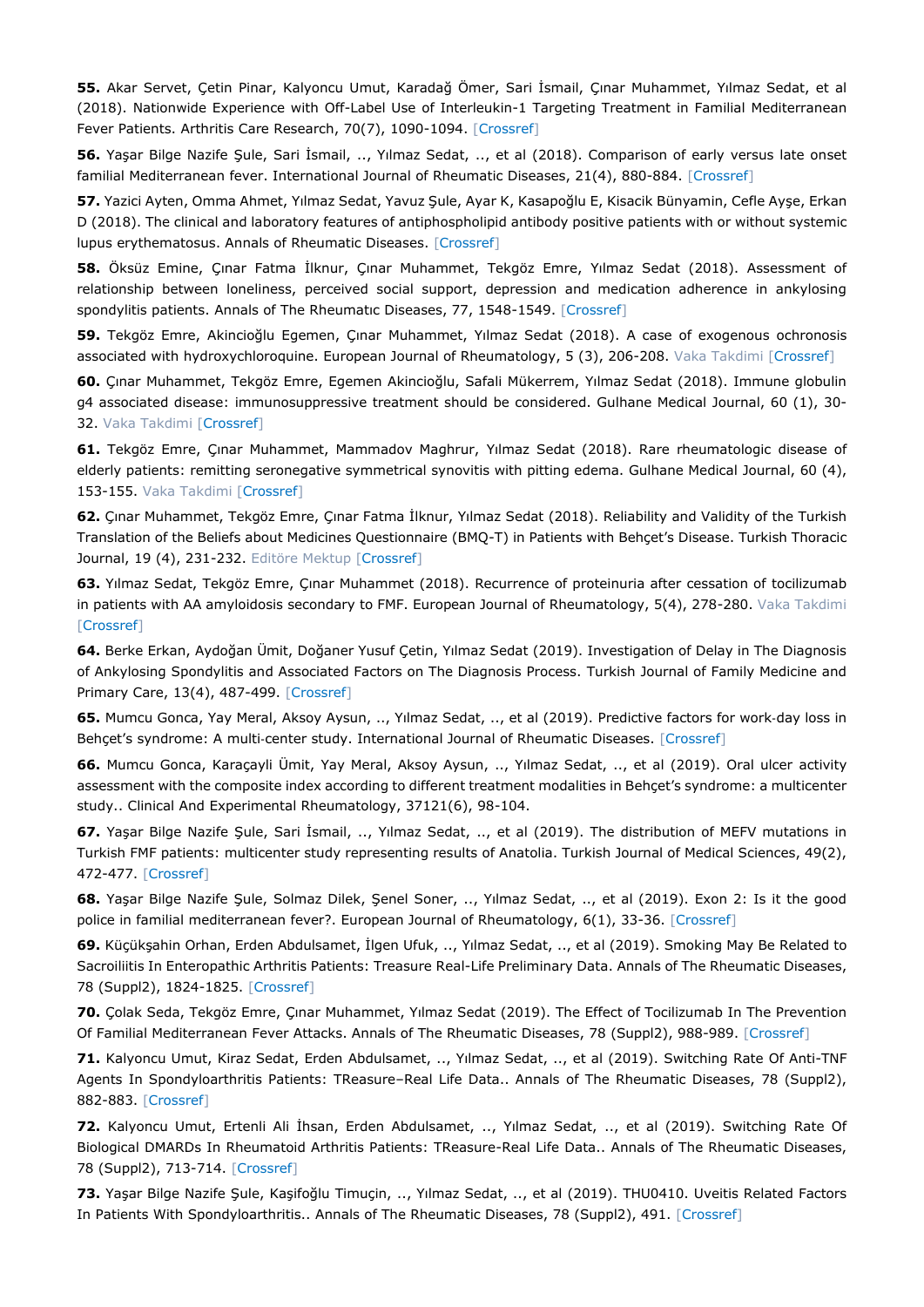**74.** İlgen Ufuk, Turan Sezin, Emmungil Hakan, .., Yılmaz Sedat, .., et al (2019). Tuberculin Skin Test and Quantiferon ®-TB Gold In-Tube Test for Latent Tuberculosis Before Biologic Treatments: Lower Agreement Rate in Spondyloarthropathies Compared to Rheumatoid Arthritis. Arthritis Rheumatology, 71 (S10), 1-5420. [\[Crossref\]](https://doi.org/10.1002/art.41108)

**75.** Tekgöz Emre, Çınar Muhammet, Sanal Hatice Tuba, Yılmaz Sedat (2019). A case of axial spondyloarthritis with Paget's disease: A rare coexistence. Gulhane Medical Journal, 61 (2), 88-89. Vaka Takdimi [\[Crossref\]](https://doi.org/10.26657/gulhane.00061)

**76.** Tekgöz Emre, Çınar Muhammet, Yılmaz Sedat (2019). A rare cause of reactive arthritis etiology: bacillus calmette-guerin immunotherapy. Gülhane Tıp Dergisi, 61 (1), 28-29. Vaka Takdimi [\[Crossref\]](https://doi.org/10.26657/gulhane.00049)

**77.** Çolak Seda, Tekgöz Emre, Çınar Fatma İlknur, Yılmaz Sedat, Çınar Muhammet (2019). FRI0615 Evaluation of compliance and related factors in colchicine treatment in familial mediterranean fever patients. Annals of The Rheumatic Diseases, 78, 1004. [\[Crossref\]](https://doi.org/10.1136/annrheumdis-2019-eular.3545)

**78.** Tekgöz Emre, Çınar Muhammet, Sanal Hatice Tuba, Yılmaz Sedat (2019). Diz ekleminin nadir Hastalığı: Lipoma arboresans. Ulusal Romatoloji Dergisi, 11 (1), 38-41. Vaka Takdimi [\[Crossref\]](https://doi.org/10.2399/raed.19.16035)

**79.** Kalyoncu Umut, Ertenli Ali İhsan, Küçükşahin Orhan, .., Yılmaz Sedat, .., et al (2019). Switching between biological DMARDs and associated reasons in rheumatoid arthritis and spondyloarthritis treatments: TReasure studyreal life data. Ulusal Romatoloji Dergisi, 11(1), 1-9.

**80.** Çolak Seda, Tekgöz Emre, Çınar Fatma İlknur, Yılmaz Sedat, Çınar Muhammet (2019). AB1107 Complementary and alternative medicine usage in patients with familial mediterranean fever. Annals of The Rheumatıc Diseases, 78, 2017. [\[Crossref\]](https://doi.org/10.1136/annrheumdis-2019-eular.3717)

**81.** Tekgöz Emre, Çolak Seda, Çınar Fatma İlknur, Yılmaz Sedat, Çınar Muhammet (2019). THU0587 Comparing of two distinct severity scores for evaluating disease severity in familial mediterranean fever. Annals of The Rheumatic Diseases, 78, 584-585. [\[Crossref\]](https://doi.org/10.1136/annrheumdis-2019-eular.3691)

**82.** Yüksel Çiğdem, Çınar Fatma İlknur, Çınar Muhammet, Yılmaz Sedat, Tosun Nuran, Pay Salih (2019). Reality of living with familial mediterranean fever identity: a phenomenological study. Gulhane Medical Journal, 61(2), 33-40. [\[Crossref\]](https://doi.org/10.26657/gulhane.00051)

**83.** Çolak Seda, Tekgöz Emre, Çınar Muhammet, Yılmaz Sedat (2020). The assessment of tocilizumab therapy on recurrent attacks of patients with familial Mediterranean fever: A retrospective study of 15 patients. Modern Rheumatology1-3.

**84.** Karadurmus Nuri, Şahin Mustafa, Kahraman Erkan, Yılmaz Sedat, Taşçi Cantürk, Inal Satılmış, Özel Halil Erdem (2020). Melkersson-Rosenthal syndrome and Hashimoto's thyroiditis: A case report. Turkish Journal of Endocrinology and Metabolism, 13 (2), 40-42. Vaka Takdimi.

#### **Kitap Bölümleri [Book Chapters]**

**1.** Temel Aile Hekimliği, Bölüm adı: (İnflamatuvar Myopatiler) (2016). Yilmaz Sedat, Güneş Tıp Kitabevleri, Editör: Aydoğan, Ümit; Koç, Bayram, Basım sayısı: 1, ISBN: 978-975-277-599-2, Türkçe (Bilimsel Kitap).

**2.** Temel Aile Hekimliği, Bölüm adı: (Sistemik Vaskülitler) (2016). Yilmaz Sedat, Güneş Tıp Kitabevleri, Editör: Aydoğan, Ümit; Koç, Bayram, Basım sayısı: 1, ISBN: 978-975-277-599-2, Türkçe (Bilimsel Kitap).

**3.** Temel Aile Hekimliği, Bölüm adı: (Hiperürisemi ve Gut) (2016). Yilmaz Sedat, Güneş Tıp Kitabevleri, Editör: Aydoğan, Ümit; Koç, Bayram, Basım sayısı: 1, ISBN: 978-975-277-599-2, Türkçe (Bilimsel Kitap).

**4.** Temel Aile Hekimliği, Bölüm adı: (Ailesel Akdeniz Ateşi) (2016). YILMAZ SEDAT, Güneş Tıp Kitabevleri, Editör: Aydoğan, Ümit; Koç, Bayram, Basım sayısı: 1, ISBN: 978-975-277-599-2, Türkçe (Bilimsel Kitap).

**5.** Temel Aile Hekimliği, Bölüm adı: (Behçet Hastalığı) (2016). Yilmaz Sedat, Güneş Tıp Kitabevleri, Editör:

Aydoğan, Ümit; Koç, Bayram, Basım sayısı: 1, ISBN: 978-975-277-599-2, Türkçe (Bilimsel Kitap).

**6.** Temel Aile Hekimliği, Bölüm adı: (Sistemik Sklerozis) (2016). Yilmaz Sedat, Güneş Tıp Kitabevleri, Editör: Aydoğan, Ümit; Koç, Bayram, Basım sayısı: 1, ISBN: 978-975-277-599-2, Türkçe (Bilimsel Kitap).

**7.** Temel Aile Hekimliği, Bölüm adı: (Sjögren Sendromu) (2016). Yilmaz Sedat, Güneş Tıp Kitabevleri, Editör: Aydoğan, Ümit; Koç, Bayram, Basım sayısı: 1, ISBN: 978-975-277-599-2, Türkçe (Bilimsel Kitap).

**8.** Temel Aile Hekimliği, Bölüm adı: (Romatoid Artrit) (2016). Yilmaz Sedat, Güneş Tıp Kitabevleri, Editör: Aydoğan, Ümit; Koç, Bayram, Basım sayısı: 1, ISBN: 978-975-277-599-2, Türkçe (Bilimsel Kitap).

**9.** Temel Aile Hekimliği, Bölüm adı: (Sistemik Lupus Eritematozus) (2016). Yilmaz Sedat, Güneş Tıp Kitabevleri, Editör: Aydoğan, Ümit; Koç, Bayram, Basım sayısı: 1, ISBN: 978-975-277-599-2, Türkçe (Bilimsel Kitap).